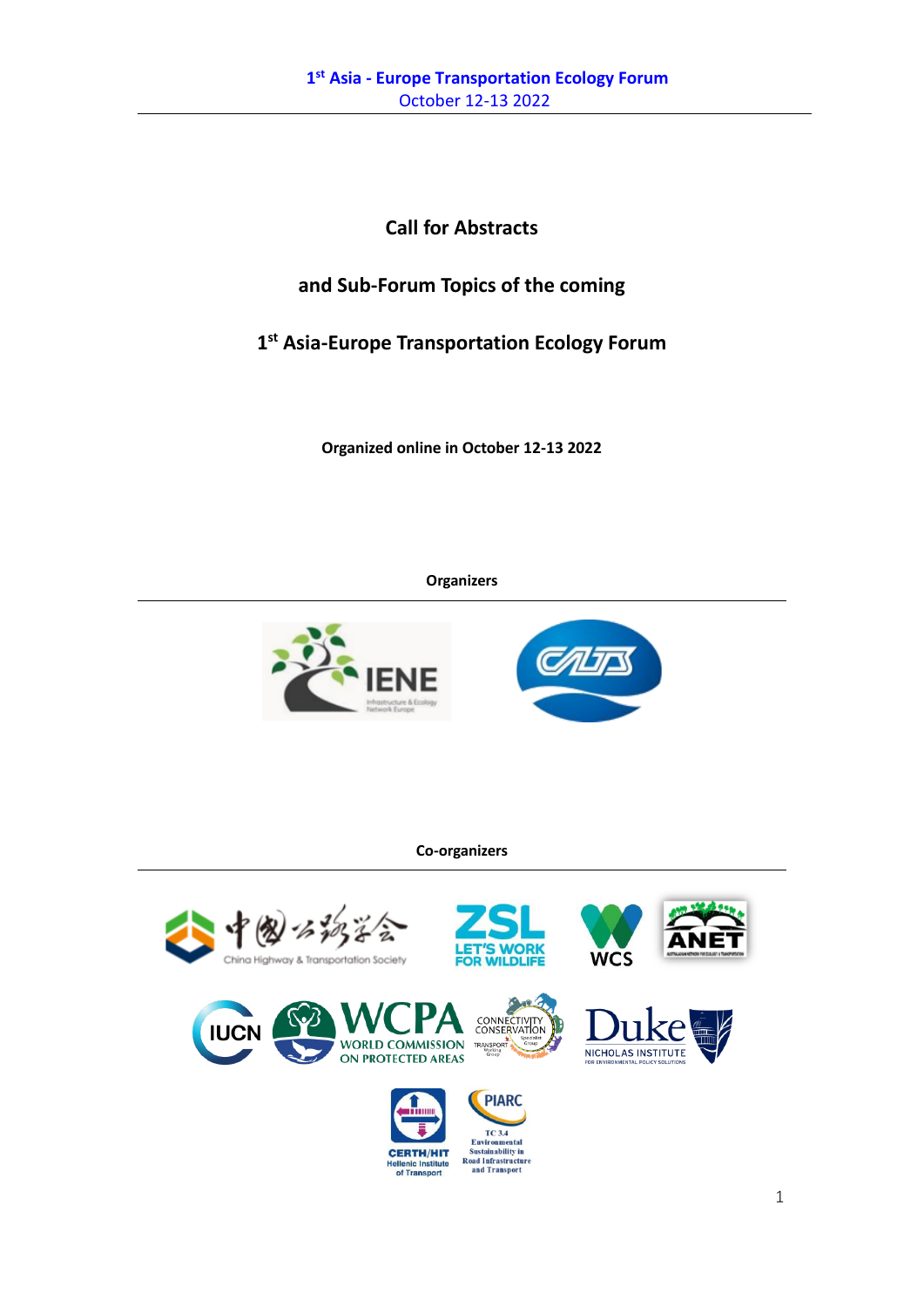#### **An introduction**

In October 2021, Kunming Declaration was adopted at the first part of the 15<sup>th</sup> meeting of the Conference of the Parties (COP15) to the United Nations Convention on Biological Diversity (UN-CBD). The declaration clearly states that a key objective of the post-2020 global biodiversity framework is to reverse the current trend of biodiversity loss and ensure that biodiversity is on a path to recovery by 2030 at the latest, leading to the full realization of the 2050 vision of "People and Nature in Harmony". In the same month, the second United Nations Global Conference on Sustainable Transport was held and called for "accelerating the development of green and lowcarbon transport modes and strengthening green infrastructure". Transportation and biodiversity conservation, as two different disciplines, are constantly coming across each other to achieve a common goal for more sustainable development of the world.

Asia has the largest population and transport infrastructure in the world. At the same time, it is extremely rich in biodiversity. The economic development of developing countries and regions in Asia urgently requires the construction and upgrading of transport infrastructure, while facing the major challenges and responsibilities of biodiversity conservation.

In December 2021, the Chinese Academy of Transportation Science of the Ministry of Transport of China (CATS), together with several national and international organizations, organized the first Asian Transportation Ecology Forum, with nearly 200 participants from 13 countries. Participants expressed the need for more such transnational, cross-regional, and interdisciplinary exchanges of knowledge, research and collaboration. Such effort will promote the mainstreaming of biodiversity conservation in the practice of construction and operation of transport infrastructure and will encourage the transport industries and conservation communities to work together to support the process of global sustainable development.

The Infrastructure and Ecology Network Europe (IENE) is the world's largest and most experienced network of transport ecology experts with more than 400 registered members in over 50 countries worldwide. It is dedicated to bringing the world's leading experts and to sharing knowledge and experience among countries and regions.

Based on the feedback from participants of the first Asian Transportation Ecology Forum, with the purpose to continue promoting exchanges and cooperation between people of the transport industry and the conservation community, CATS and IENE have decided to organize the first Asia-Europe Transportation Ecology Forum virtually from 12-13 October 2022.

The time zone will be focused to be combined during morning European time (08.00-13.00 CET) and afternoon China time (15.00-20.00).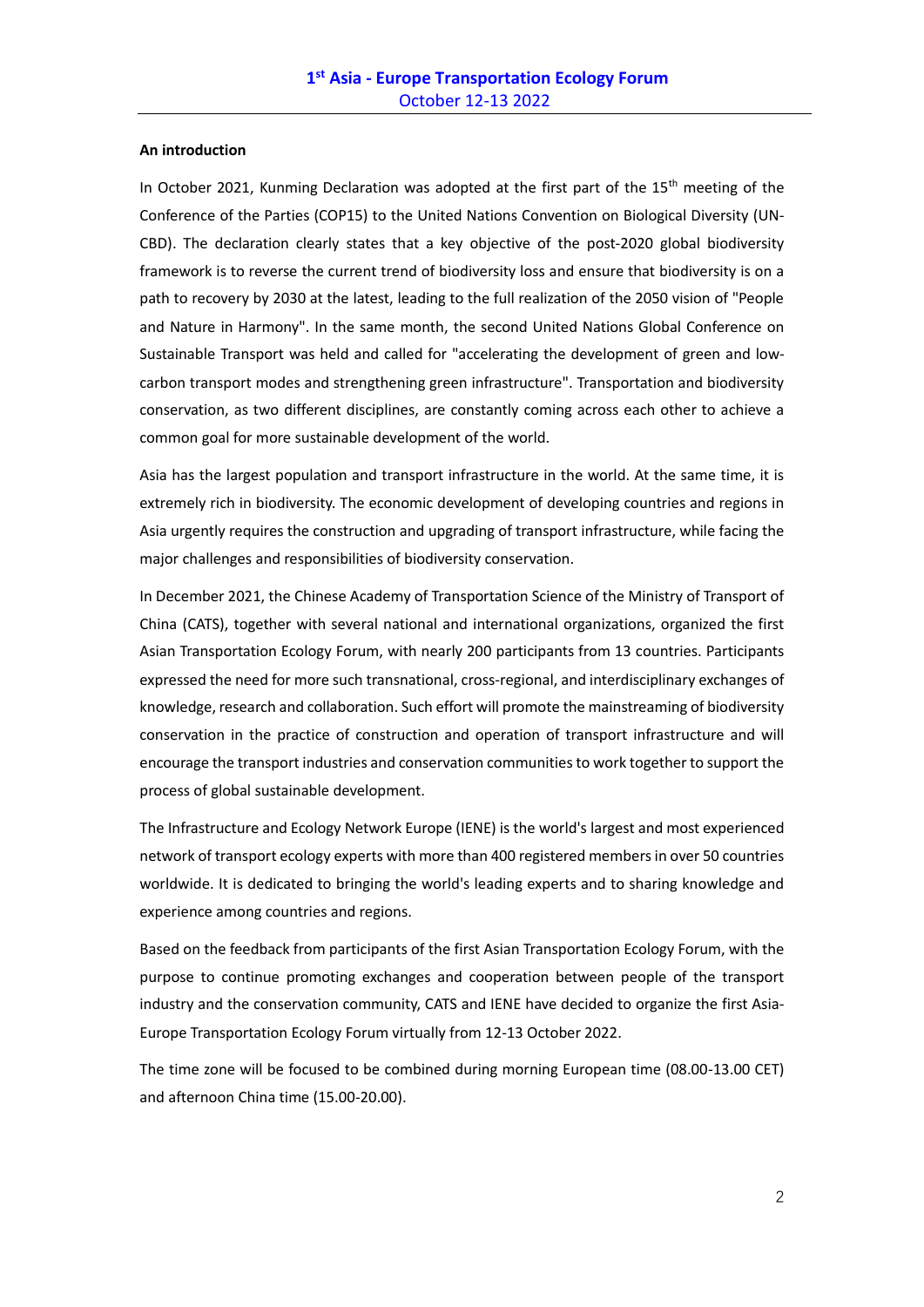## **A call for participation and abstracts submission and sub-forum topics**

To bring together the experiences and knowledge of Asian and European countries in the field of transport ecology research, we sincerely invite you to prepare and submit abstracts on research or practices related to transport ecology.

The following are some of the research directions and themes in transport ecology that are to be proposed as the focus of the conference, and abstracts and sub-forum themes may not be limited to this list.

- Habitat loss, degradation, and fragmentation
- Road traffic injuries (roadkill, road fatalities, road injuries, wildlife-vehicle collision (WVC))
- Road impact domains
- Avoidance
- Barrier impacts
- Animal passage (wildlife crossing structure)
- Environmental Impact Assessment / Strategic Environmental Impact Assessment / Planning Environmental Impact Assessment/Mitigation Hierarchy approaches
- Vegetation protection and restoration
- **Monitoring**
- Transportation technology innovation to support environmental protection, ecological conservation, biodiversity conservation
- Policy and Management
- Standards and regulations
- Citizen science/public participation
- Stakeholder engagement

## **Please use the following format for submission of the abstracts:**

Title: as concise as possible but reflective of the research or practices

Keywords: no more than 10 words

### Abstract content: no more than 500 words

Tips: 1) Please do not include figures and formulas; 2) Abstracts must be original; 3) Submissions

in either Chinese or English are acceptable.

The abstracts should be submitted by email to the organizers with the subject line "Name + Institution + Title". When submitting your abstract, please make it clear whether you wish to attend the conference as a speaker. Each speaker will be given 12 minutes for their presentation and 3 minutes for questions and answers. A Collection of Conference Abstracts will be prepared and